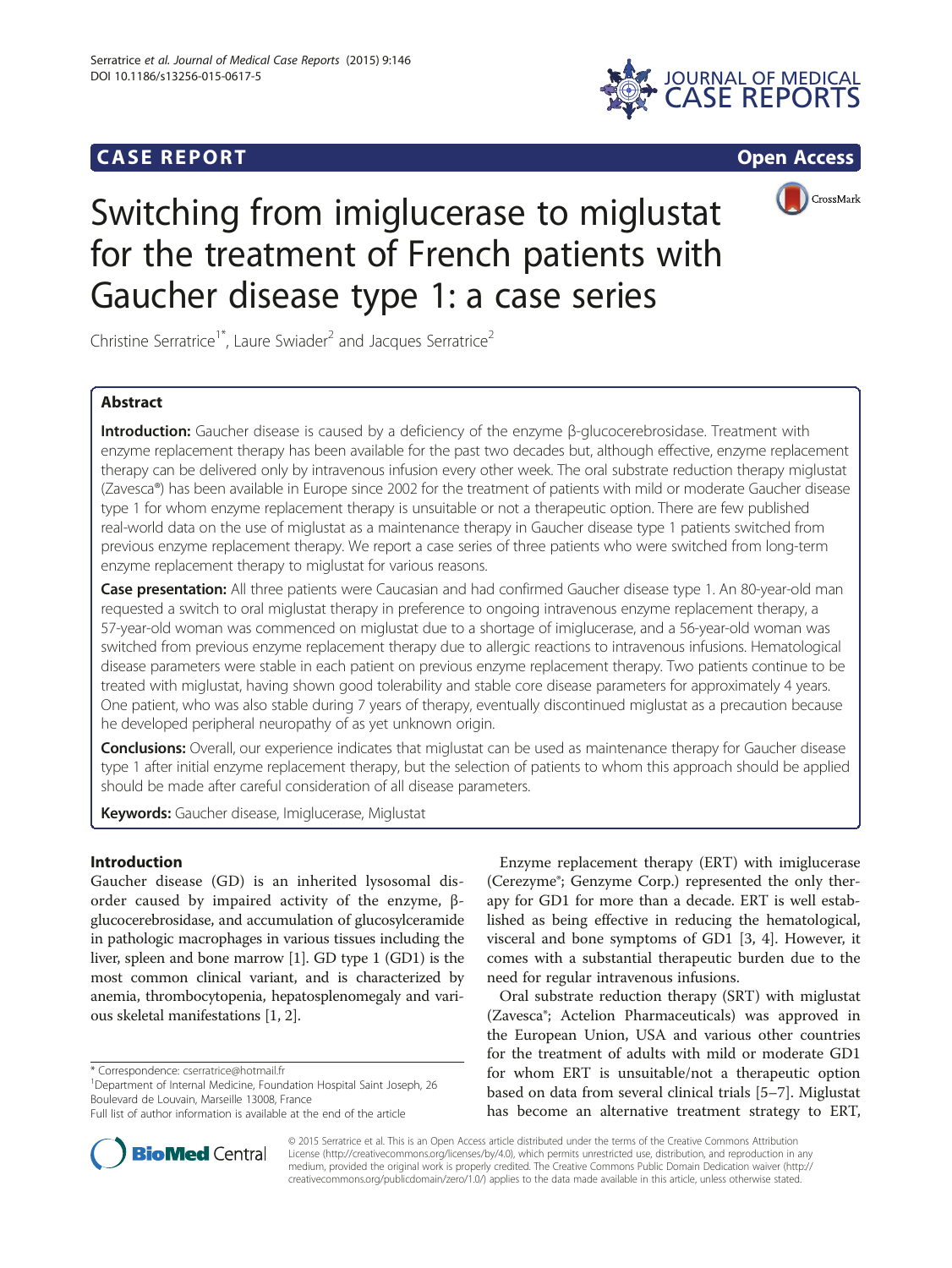with potential therapeutic effects on bone manifestations [\[8](#page-4-0)].

The switching of patients with GD1 from ERT to miglustat treatment was subject to intense focus during the global shortage of imiglucerase from 2009 to 2010 [[9\]](#page-4-0), but there were few published data on maintenance therapy with miglustat in patients with GD1 switched from previous ERT to draw upon at that time [[10](#page-4-0)]. Since then, findings from a clinical non-inferiority trial assessing the effectiveness, safety and tolerability of miglustat as maintenance therapy in 42 patients with GD1 stabilized on previous ERT indicated satisfactory maintenance of core disease parameters [\[11\]](#page-4-0). Data from a cohort study with 115 patients treated with miglustat, 70% of whom previously received ERT, indicated a general stability of hematological parameters in patients who previously received ERT [\[12](#page-4-0)].

Overall, available reported data from patients switched from previous ERT suggest that responses to SRT can vary. However, there are few reports detailing issues related to clinical decision making in terms of (1) the reasons for switching to oral SRT, (2) patient factors that affect responses to SRT, and (3) discontinuation of SRT in cases of adverse events (whether drug related or not). The following report describes clinical experience with three different cases, where patients switched from imiglucerase to miglustat for a variety of reasons.

#### Case presentation

#### Patient 1

An 80-year-old man with noninsulin-dependent diabetes was diagnosed as having GD1 in 1992 (aged 59 years) following observed thrombocytopenia before prostate surgery. He had no current or previous bleeding at this point. Diagnosis was established based on β-glucosidase activity (0.28mkat/kg) and genetic testing (N370S/L444P mutant genotype). He had a platelet count of 50×10<sup>9</sup>/l, a spleen size of 16cm for longest axis and a normal liver size (measured by abdominal ultrasound); no plasma chitotriosidase levels were measured at the time.

He was started on ERT with imiglucerase 60IU/kg every 2 weeks in 2002. At that time he complained of bruising and epistaxis and had a platelet count of  $25\times10^9$ /l, a hemoglobin concentration of 13g/dl, and spleen and liver sizes of 18cm and 16cm, respectively. Dual-energy absorptiometry (DEXA) indicated osteopenia based on femoral neck and lumbar spine T-scores (–2.2 and –1.6, respectively). All four core disease parameters stabilized after 3 years of ERT. His platelet count and hemoglobin concentration had increased to  $94 \times 10^9$ /l and 15g/dl, respectively, and spleen and liver sizes had decreased to 13cm and 16cm, respectively. No bone manifestations were evident.

He requested a switch to oral SRT with miglustat in 2005 as he no longer wished to receive intravenous ERT infusions, and miglustat therapy was started in November that year at a dose of 100mg/day for 10 days, then 200mg/day for 10 days, and finally 300mg/ day. No dietary alterations were applied. He lost 3kg in body weight during the initial 6 months of miglustat therapy, but did not complain of diarrhea or flatulence. He also experienced discrete limb tremor that did not affect his physical function. Findings from several separate electromyography (EMG) investigations were normal.

In 2010, aged 77 years, he experienced a transient ischemic attack, with a repeat occurrence 1 year later. He made a full recovery in both instances, with no clinical sequelae. Follow-up monitoring, 7 years after he started miglustat therapy, showed that core hematological GD parameters were maintained (Fig. [1a](#page-2-0)). His hemoglobin concentration was 13.2g/dl, platelet count was  $125\times10^{9}$ /l, and chitotriosidase activity was 320nmol/ml/hour (normal range <120nmol/ml/hour). His spleen size was 13cm, and liver size was 16cm. Whole-body magnetic resonance imaging (MRI) indicated an absence of bone lesions, and DEXA indicated normal femoral neck and lumbar spine T-scores at last follow up (–1.5 and –1.3, respectively).

He developed signs of peripheral neuropathy affecting his lower limbs at the age of 79 years (late 2012), and peripheral neuropathy was confirmed by EMG testing. Previous data have demonstrated that peripheral neuropathy can represent part of the natural history of GD [[13\]](#page-4-0). In addition, because he had diabetes it was difficult to define if the neuropathy was due to diabetes, GD or miglustat. Nevertheless, it was decided to discontinue miglustat therapy and monitor him closely as a precaution. Two months later his platelet count had decreased to  $56\times10^{9}$ /l, and there was a dramatic rise in his plasma chitotriosidase activity (from 333nmol/ml/hour to 1120nmol/ ml/hour at last follow up), which stabilized after a further 4 months. He also gained 7kg in body weight after 3 months without therapy. He has not experienced bone pain and continues to be closely monitored with no treatment.

#### Patient 2

A 57-year-old woman was diagnosed as having GD1 in 1983 at the age of 27 years due to thrombocytopenia and splenomegaly that were observed after a car accident. Her β-glucosidase activity was 0.5mkat/kg at diagnosis. Like Patient 1, she had a compound heterozygote mutant genotype (N370S/L444P). Prior to GD1-specific treatment she had a platelet count of  $77 \times 10^9$ /l, a hemoglobin concentration of 12.3g/dl, and a spleen size of 18cm. There was no history of bone manifestations, bone scintigraphy findings were normal, and DEXA in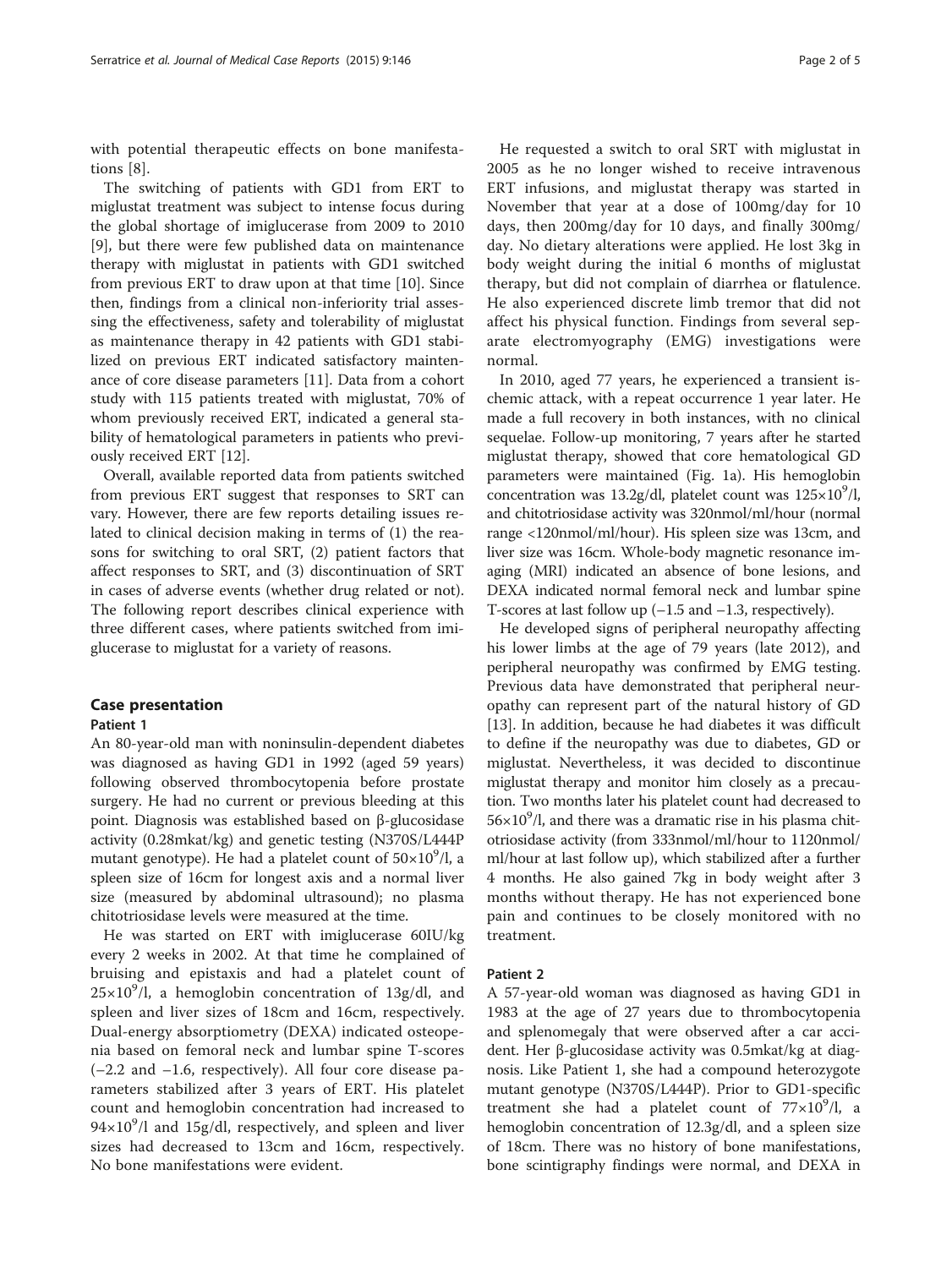<span id="page-2-0"></span>

lumbar spine and femoral neck indicated normal Tscores (–1.89 and –0.59 respectively).

Worsening thrombocytopenia (platelet count  $61\times10^9/$ l), continuing splenomegaly and a raised plasma chitotriosidase activity (2329nmol/ml/hour) at follow up in 2002 prompted the commencement of ERT with imiglucerase, starting with a dose of 30IU/kg every 2 weeks, and continuing as such for 7 years up to 2009. At this point she was considered stable. Her platelet count was  $226\times10^{9}$ /l, hemoglobin concentration was  $12.3$ g/dl, spleen

size was 11cm and plasma chitotriosidase was 105nmol/ ml/hour. However, she had developed osteopenia, with a lumbar spine DEXA T-score of –1.8 (0 in femur) and an asymptomatic left diaphyseal infarction.

In July 2009, problems with the supply of imiglucerase led to an interruption in her imiglucerase therapy, and miglustat therapy was started approximately 1 year later, with progressive dose escalation and accompanied by a low-lactose, low-carbohydrate diet. Prior to miglustat therapy her platelet count was  $168 \times 10^9$ /l, and her plasma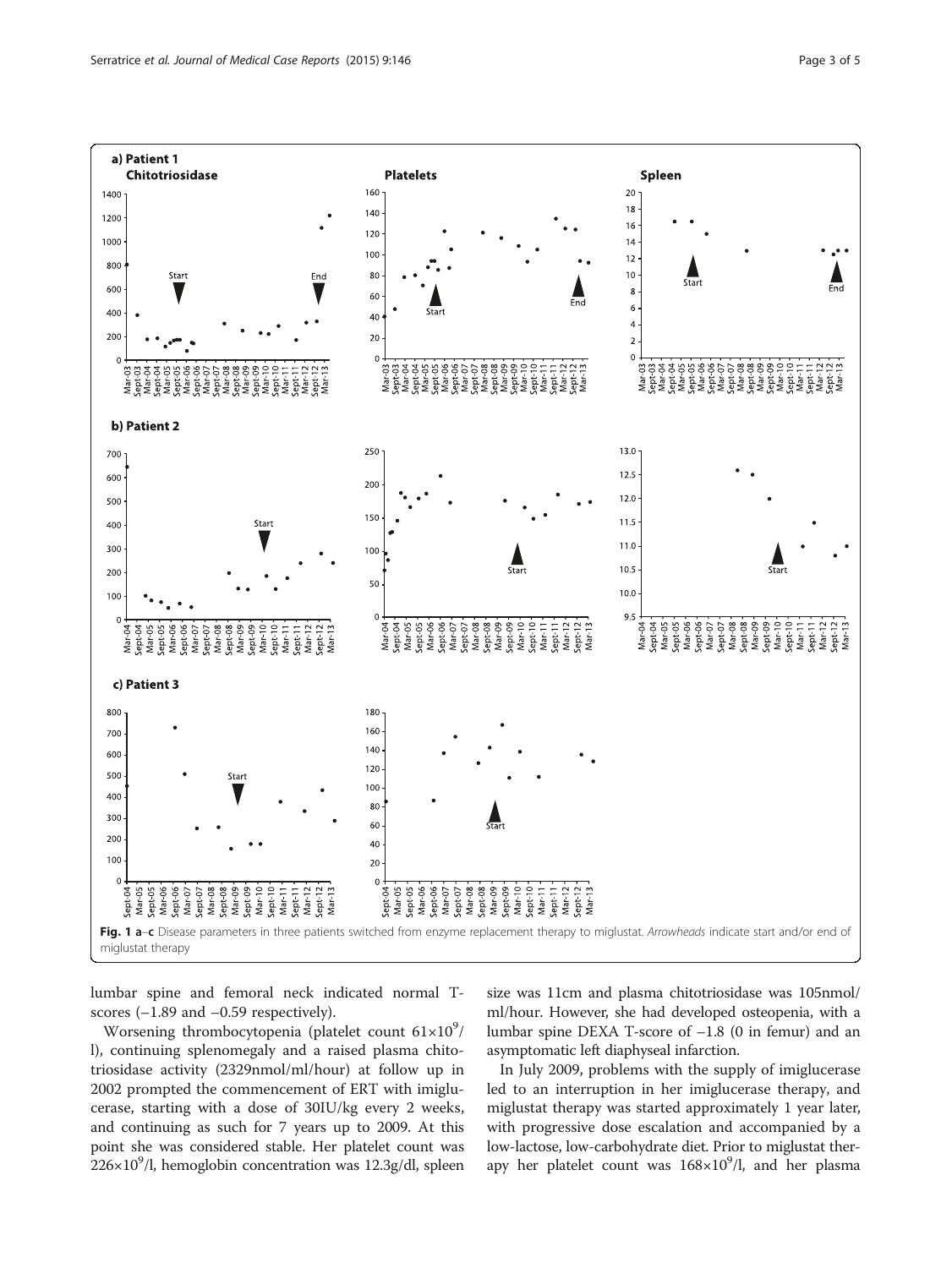chitotriosidase was 130nmol/ml/hour. After almost 2 years of miglustat therapy, her platelet count was maintained at  $185\times10^9$ /l and remained approximately at this level until latest follow up (Fig. [1b\)](#page-2-0). Chitotriosidase activity showed a modest increase (from 186nmol/ml/hour in mid-2010 to 280nmol/ml/hour approximately, in early 2012). No new bone manifestations occurred during miglustat therapy. Repeat DEXA measurements showed maintained lumbar spine bone mineral density (BMD; Tscore –1.8), and a moderate improvement in femur BMD (T-score 0.3).

Overall, miglustat was well tolerated. She lost 2kg in body weight and experienced diarrhea in the first 2 months of therapy, but these resolved without medication by 6 months. She also experienced fatigue that progressed during the course of 2 years after the initiation of therapy, and which has still not completely resolved. Her neurological examination findings were normal.

#### Patient 3

A 56-year-old woman was diagnosed as having GD1 at the age of 45 following 3 years of investigations for unexplained thrombocytopenia and asthenia. At diagnosis in 2002, her β-glucosidase activity was 0.5mkat/ kg, and genetic analysis revealed a W312S/W393R mutant genotype. Initially, she showed only moderate thrombocytopenia (platelet count 87×10<sup>9</sup>/l) and bruising, but did not show any symptoms of bone manifestations, and did not wish to receive treatment.

In late 2008 she agreed to commence ERT with imiglucerase 30IU/kg every 2 weeks due to worsening fatigue and the appearance of bone pain (without osteonecrosis). Thrombocytopenia was corrected within 6 months, and her splenomegaly resolved. However, after 3 years on imiglucerase she began to exhibit allergic reactions during injections (overt dyspnea with desaturation in a few seconds), which occurred despite premedication and slowing of the imiglucerase infusion rate. Immunoglobulin E antiimiglucerase assays were conducted but did not provide interpretable findings for technical reasons. ERT was therefore discontinued and miglustat therapy was commenced with dose escalation (as described for Patient 1) and a low-lactose, low-carbohydrate diet.

At commencement of miglustat therapy in mid-2011, her platelet count and hemoglobin concentration were  $168\times10^{9}$ /l and 14.9g/dl, respectively; her spleen size was 11cm. All three parameters remained stable throughout 3 years of miglustat treatment  $(136\times10^9)$ l, 14.7g/dl and 10.5cm, respectively, at last follow up), and plasma chitotriosidase remained low (439nmol/ml/hour at last follow up; Fig. [1c](#page-2-0)). No bone manifestations were apparent at start of miglustat therapy, but bone densitometry indicated osteoporosis; her lumbar spine and femur T-scores were  $-2.8$  and  $-1.9$ , respectively. Bone MRI findings remained stable during follow up.

She lost weight (approximately 7kg) during the initial 12 months of miglustat therapy and experienced mild diarrhea and regular flatulence during the first 24 months. She had regained 2kg in body weight and showed improved tolerability to miglustat at last follow up. A fine tremor affecting her extremities was observed during the initial months of therapy, but had disappeared after 14 months of continued treatment.

#### **Discussion**

This case series provides a real-world insight into the types of therapeutic response that can be encountered among adult patients with GD1 who have been switched from long-term ERT to miglustat. In clinical practice settings patients can be switched from ERT to SRT at their own request or based on physician recommendations for a number of reasons. In our presented cases, reasons for switching were unwillingness to continue intravenous therapy (Patient 1), unavailability of imiglucerase (Patient 2), and the occurrence of immune reactions to intravenous therapy (Patient 3).

Previous clinical trial data have shown that miglustat can maintain clinical stability in some, but not in all patients previously stabilized on ERT [\[11](#page-4-0), [12\]](#page-4-0). All three of our patients showed improvements in key hematological and visceral disease parameters during initial 3 to 6 years of ERT. All three patients showed maintenance of platelets, hemoglobin and plasma chitotriosidase during a period of 4 to 8 years of subsequent miglustat therapy. Overall, these patients showed few GD1-related bone manifestations. Patient 2 developed osteopenia during 6 years of ERT, but showed no new bone manifestations or any significant progressive decrease in BMD during 2 years of subsequent miglustat therapy. Similarly, lumbar spine and femur BMD T-scores indicated osteoporosis in Patient 3 after 3 years of ERT, but bone status appeared stable during 3 years of miglustat therapy.

Two patients in this case series experienced diarrhea and/or flatulence during the initial months of miglustat therapy. However, gastrointestinal tolerability was generally good due to gradual dose escalation coupled with dietary modifications, as has been reported previously [[14\]](#page-4-0). Two patients showed initial decreases in body weight, with regains noted at later follow up. Mild-tomoderate reductions in body weight are a known side effect of miglustat therapy, and should be managed with regular monitoring and dietary changes [\[14](#page-4-0), [15](#page-4-0)].

As in two of the three patients presented here, mild, transient peripheral tremor has been observed during the initial months of miglustat therapy in previous clinical trials, but usually it did not impair day-to-day function and resolved during continued treatment [\[15\]](#page-4-0). We